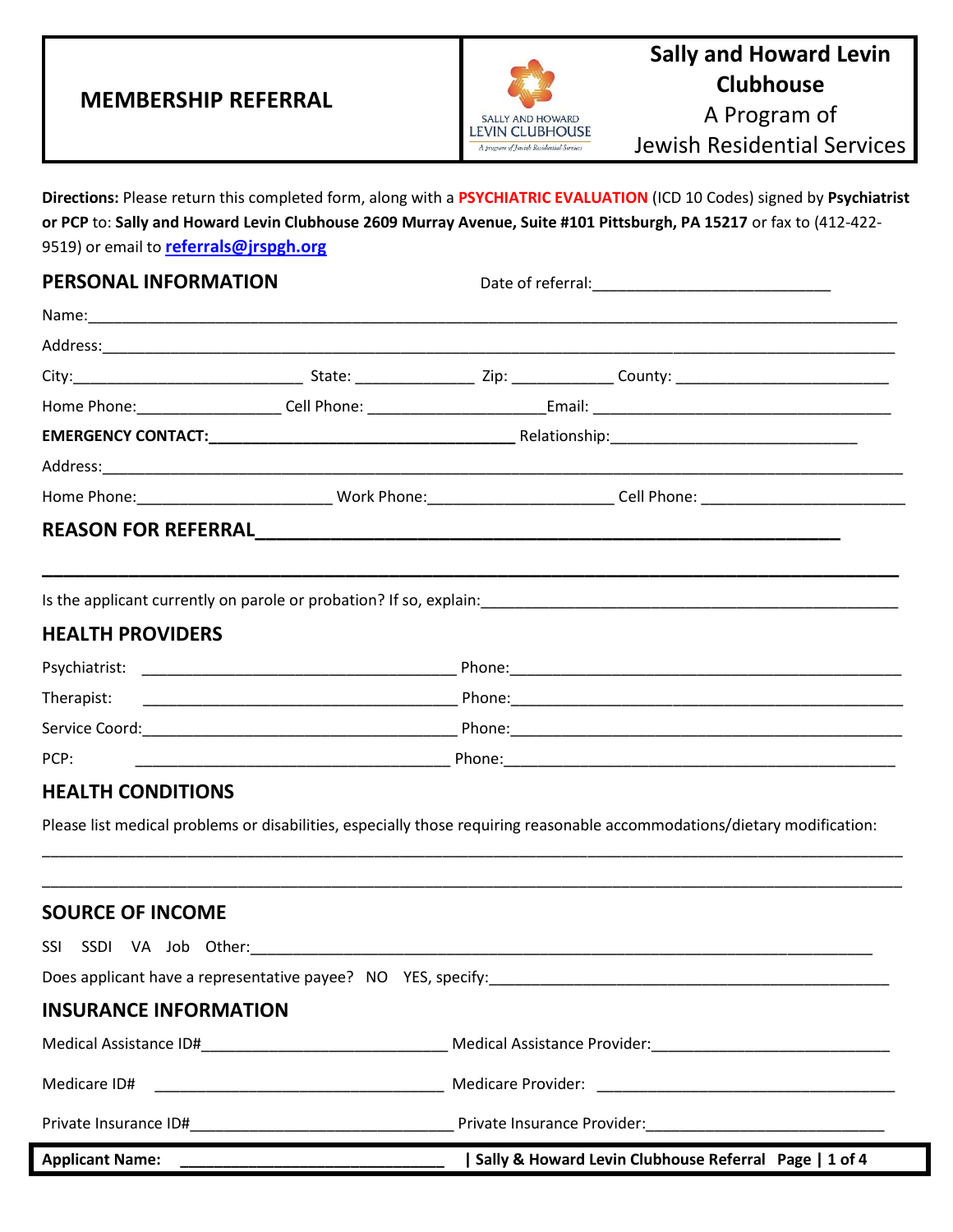## **MEMBERSHIP REFERRAL**



### **Sally and Howard Levin Clubhouse** A Program of Jewish Residential Services

#### **CLINICAL INFORMATION**

| <u>ICD 10 CODE</u> | <b>DIAGNOSIS</b> |
|--------------------|------------------|
|                    |                  |
|                    |                  |
|                    |                  |

#### **MOST RECENT INPATIENT HOSPITALIZATIONS**

| Facility | From |  |
|----------|------|--|
|          |      |  |
|          |      |  |
|          |      |  |

\_\_\_\_\_\_\_\_\_\_\_\_\_\_\_\_\_\_\_\_\_\_\_\_\_\_\_\_\_\_\_\_\_\_\_\_\_\_\_\_\_\_\_\_\_\_\_\_\_\_\_\_\_\_\_\_\_\_\_\_\_\_\_\_\_\_\_\_\_\_\_\_\_\_\_\_\_\_\_\_\_\_\_\_\_\_\_\_\_\_\_\_\_\_\_\_\_\_\_\_\_\_ **\_\_\_\_\_\_\_\_\_\_\_\_\_\_\_\_\_\_\_\_\_\_\_\_\_\_\_\_\_\_\_\_\_\_\_\_\_\_\_\_\_\_\_\_\_\_\_\_\_\_\_\_\_\_\_\_\_\_\_\_\_\_\_\_\_\_\_\_\_\_\_\_\_\_\_\_\_\_\_\_\_\_\_\_\_\_\_\_\_\_\_\_\_\_\_\_\_\_\_\_\_\_**

Has the applicant ever exhibited or made threats of harm to self or others? If so, explain.

#### **MOST RECENT OUTPATIENT HOSPITALIZATIONS**

| Facility | From | ٥ |
|----------|------|---|
|          |      |   |
|          |      |   |
|          |      |   |

#### **CURRENT MEDICATIONS**

| Name | Dose | Frequency | Name | Dose | Frequency |
|------|------|-----------|------|------|-----------|
|      |      |           |      |      |           |
|      |      |           |      |      |           |
|      |      |           |      |      |           |
|      |      |           |      |      |           |
|      |      |           |      |      |           |
|      |      |           |      |      |           |

| <b>Applicant Name:</b> | Sally & Howard Levin Clubhouse Referral Page   2 of 4 |  |
|------------------------|-------------------------------------------------------|--|
|                        |                                                       |  |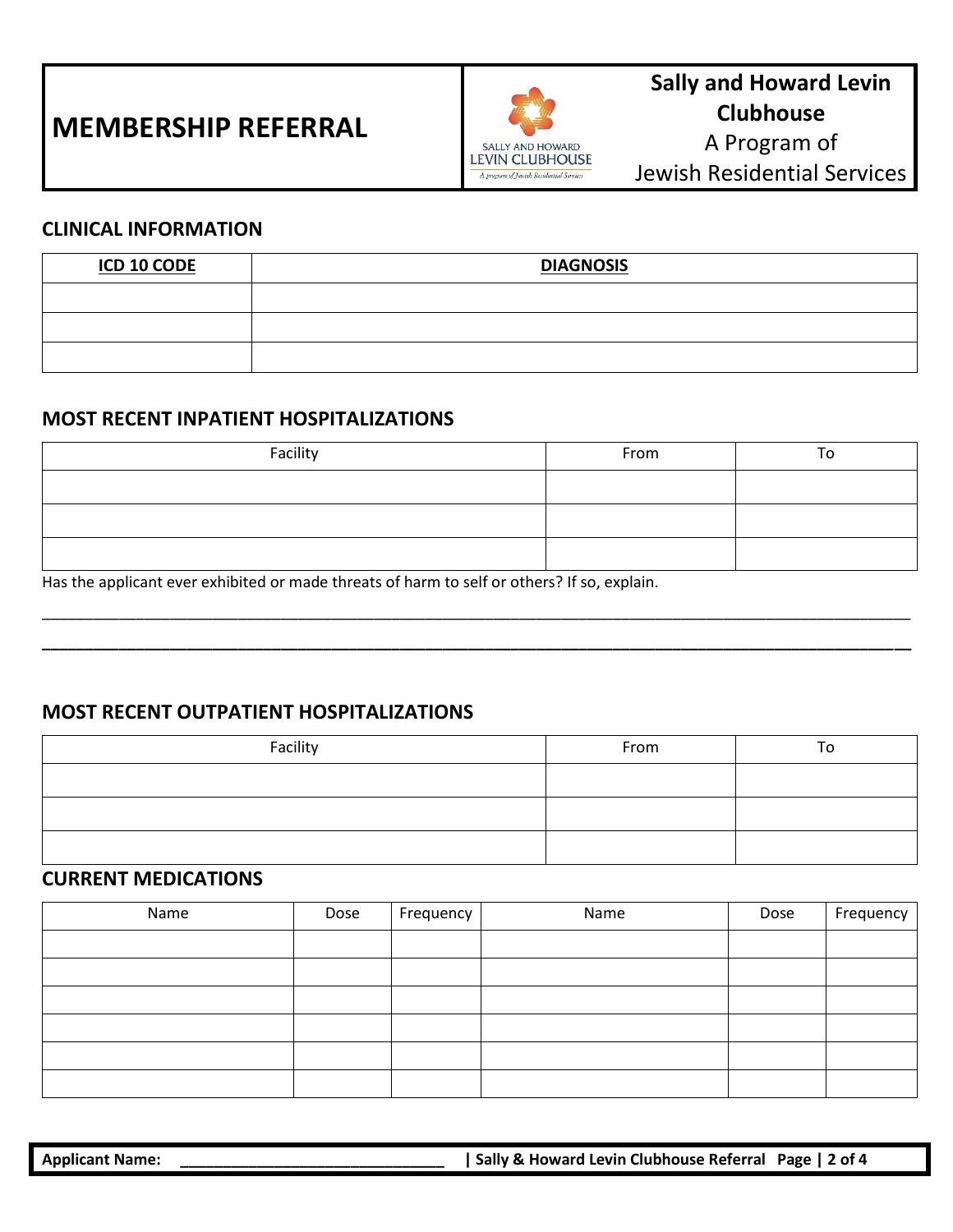

#### **STRENGTHS, SUPPORTS, AND NEEDS \*\*\*MUST complete this section in full\*\*\***

For each area, please rate on a scale of 0 to 5 the level of assistance the applicant needs or desires. Please identify the change that the applicant wishes to make in that domain, if any. Also list their strengths in each of the domains. \*\**Please note Psychiatric Rehabilitation regulations state that because of mental illness, the individual is considered to have a moderate to severe functional impairment that interferes with or limits performance in at least one of the following domains:*

- 0 Needs no assistance 1 Needs minimal assistance 2 Needs some assistance
- 3 Needs moderate assistance 4 Needs substantial assistance 5 Needs extensive assistance

| <b>Scale</b> | <b>Domain</b>   | Describe strengths, limitations, and goals in each domain:<br>(if additional space is needed, please add on to the back of this page, or attach an additional page.) |
|--------------|-----------------|----------------------------------------------------------------------------------------------------------------------------------------------------------------------|
|              | Living          |                                                                                                                                                                      |
|              | <b>Learning</b> |                                                                                                                                                                      |
|              | <b>Working</b>  |                                                                                                                                                                      |
|              | Socializing     |                                                                                                                                                                      |

#### **REFERRED BY (please print)**

| Name:      | Title: |
|------------|--------|
| Agency:    | Phone: |
| Signature: | Email: |

#### **APPLICANT'S SIGNATURE**

My signature indicates that this referral has been discussed with me and I agree with it.

Applicant's Signature:\_\_\_\_\_\_\_\_\_\_\_\_\_\_\_\_\_\_\_\_\_\_\_\_\_\_\_\_\_\_\_\_\_\_\_\_\_\_\_\_\_\_\_\_\_\_\_\_ Date: \_\_\_\_\_\_\_\_\_\_\_\_\_\_\_\_\_\_\_\_\_\_\_\_\_\_\_\_\_

**REFERRAL CHECKLIST- All applicants will need to provide the following items to be processed in a timely and efficient manner. Please use this checklist to ensure all items are present:**

| Completed referral form (this form) | Psychiatric evaluation with ICD 10 code diagnosis signed by PCP or Psychiatrist |
|-------------------------------------|---------------------------------------------------------------------------------|
| Signed release of information form  | Signed recommendation from PCP or Psychiatrist (page 4)                         |

| <b>Applicant Name:</b> | Sally & Howard Levin Clubhouse Referral Page   3 of 4 |
|------------------------|-------------------------------------------------------|
|------------------------|-------------------------------------------------------|